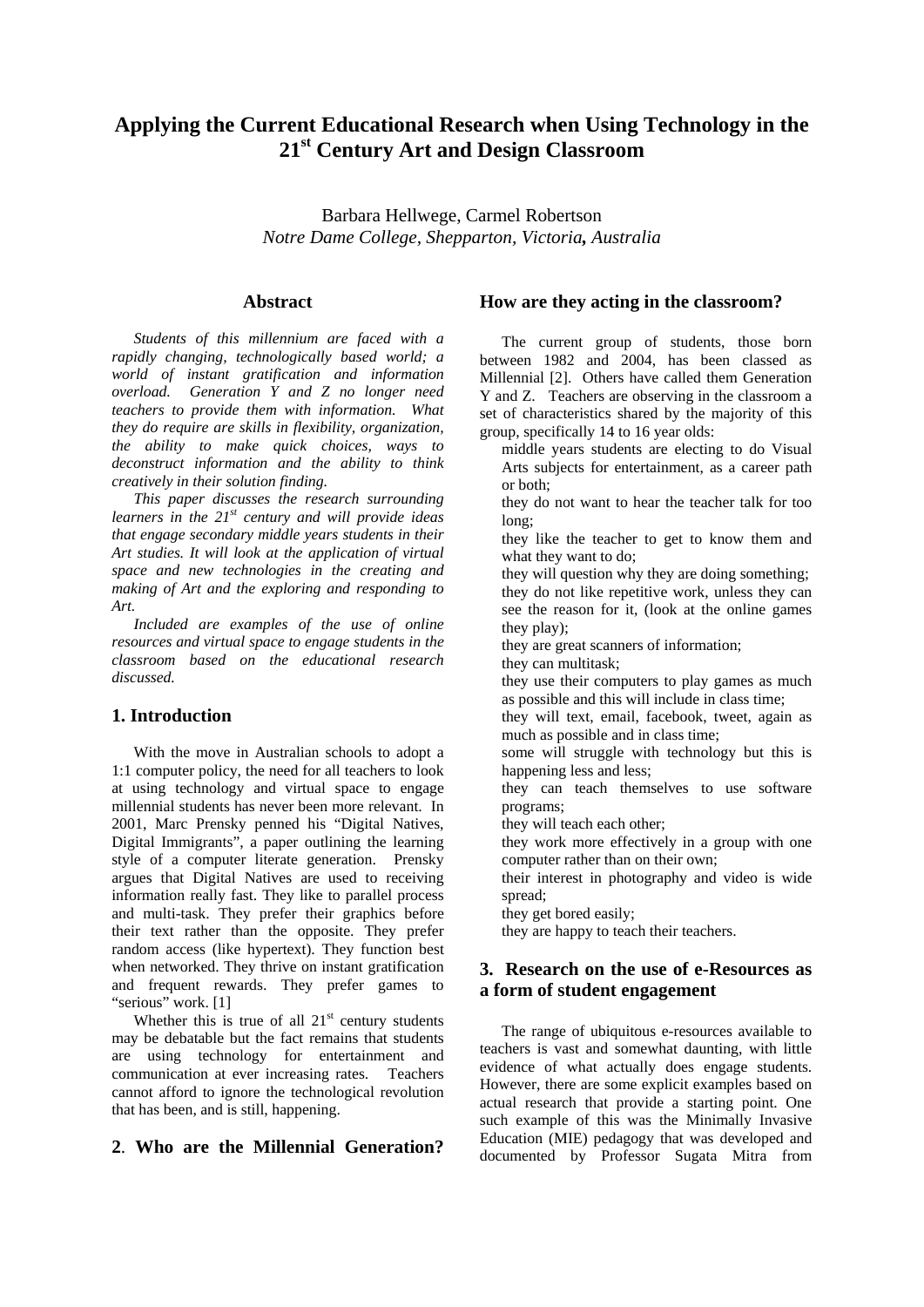Newcastle University in the UK [3]. Known widely as the 'Hole in the Wall' study, it challenges the need for students to be formally instructed in the use of technology. This encourages teachers to explore the wider use of online applications with their students in the classroom without needing to be 'experts' in them. Classroom observations show that students are more than happy to explore the possibilities and teach their teachers. Mitra [4] also observed that once students are engaged, they will teach themselves what they want to know and they will teach each other.

Yet another reference to the use of e-resources occurs in a paper presented by Ken Williams from the Marzano Research Institute at the Morehouse College in Georgia in 2011. He referred to the institute's research on student engagement. One of the four ways discussed to tap into a student's personal goals was the use of technology. A range of online examples were cited in his paper [5]. Williams continues his discussions in this paper around the student's belief in themselves and whether they can do something and how important this belief is to their success. In the classroom, providing tasks in small achievable steps is imperative to building up this belief. Teachers also need to use their knowledge about their students' prior achievements and capabilities to provide feedback into this self belief.

 A third such example is found in the work of Marco Torres. A secondary school teacher and consultant to Barak Obama, he has a motto of "stay curious + stay hungry + be creative". His use of video technology together with free online resources and the use of iMovie to engage students is well documented on his website. (torres21) Torres argues that teachers need to learn to use the tool of technology more effectively and that we live in a time, where students are just not recipients of information, but need to be producers of content [6]. Kids want to share and showcase their ideas and what they are learning; the stage is greater than the four walls of the classroom. Teachers need to be tapping into cyber space and working in the "space" that the students inhabit daily.

Another approach, that has been effectively used by business executive turned elementary school teacher, Ananth Pai, has been to use games with his students. With the aim to improve literacy and numeracy skills, he conducted and documented pre and post tests. These results showed strong evidence that using the correct technology has a significant effect on a student's interest and consequently their learning [7].

Professor Sasha Barab [8] in his keynote address at the Australian Computers in Education Conference in Perth, October 2012, discussed the future of gaming in education and the importance of games providing students with an opportunity for

transformational play. His explanation of 'transformational play' is when the player uses the knowledge, skills and concepts embedded in the game to make choices that transform the situation. Barab's research into the use of videogames as a curriculum revolves around virtual worlds in which learners are central, important, active participants. A place where the actions one takes has a significant impact on the world and a place in which *what* you know is directly related to what you are able to do and, ultimately, who you become.

## **4. Pedagogy Research on student engagement**

Technology is a tool, like a pencil, and needs to be underpinned by solid educational principles. In the last decade, several extensive studies have been conducted using data to formulate a list of factors that affect the improvement of a student's performance. The Marzano Research Institute in the States [9], Shirley Clarke from the UK [10]; and John Hattie, who is based in New Zealand [11], have all produced quantitative research in this area.

For teachers, dealing with students on a daily basis, the relevance of this information needs to be reviewed in the light of what is observed. "When teachers stop talking deep learning takes place" [12]. Professor John Hattie advocates the need for teachers to reduce the amount of time they spend talking at students in their classrooms. He believes that when teachers stop talking deep learning is able to take place. His research indicates that 80% of many classes is spent in teacher talk. Hattie's research also examines the things that make the most difference to the learning of students. Feedback is at the top of the list. His research also indicates that 40% of what students are being taught, they already know [11]. Michael McQueen in his writings on "The New Ways of Engagement", [13] discusses the importance of building a relationship with the student; not only teachers understanding the student in terms of who they are but also in terms of what they know. "Matrix Learning", a term coined by McQueen, "aims to highlight the relevance and connectedness

of learning". The Millennial Generation needs to see the relevance of what they are doing in relation to the world in which they live. Technology is one way of tapping into this need. We can glean from McQueen's writings that when teaching students we need to be very clear about the expected outcome and flexible in the processes students use to achieve these outcomes. McQueen also stresses the importance of "affirming" the student in the learning process. The issue of the 'granny factor' [4] is when enthusiastic encouragement is given liberally and often to the discoveries being made by the students.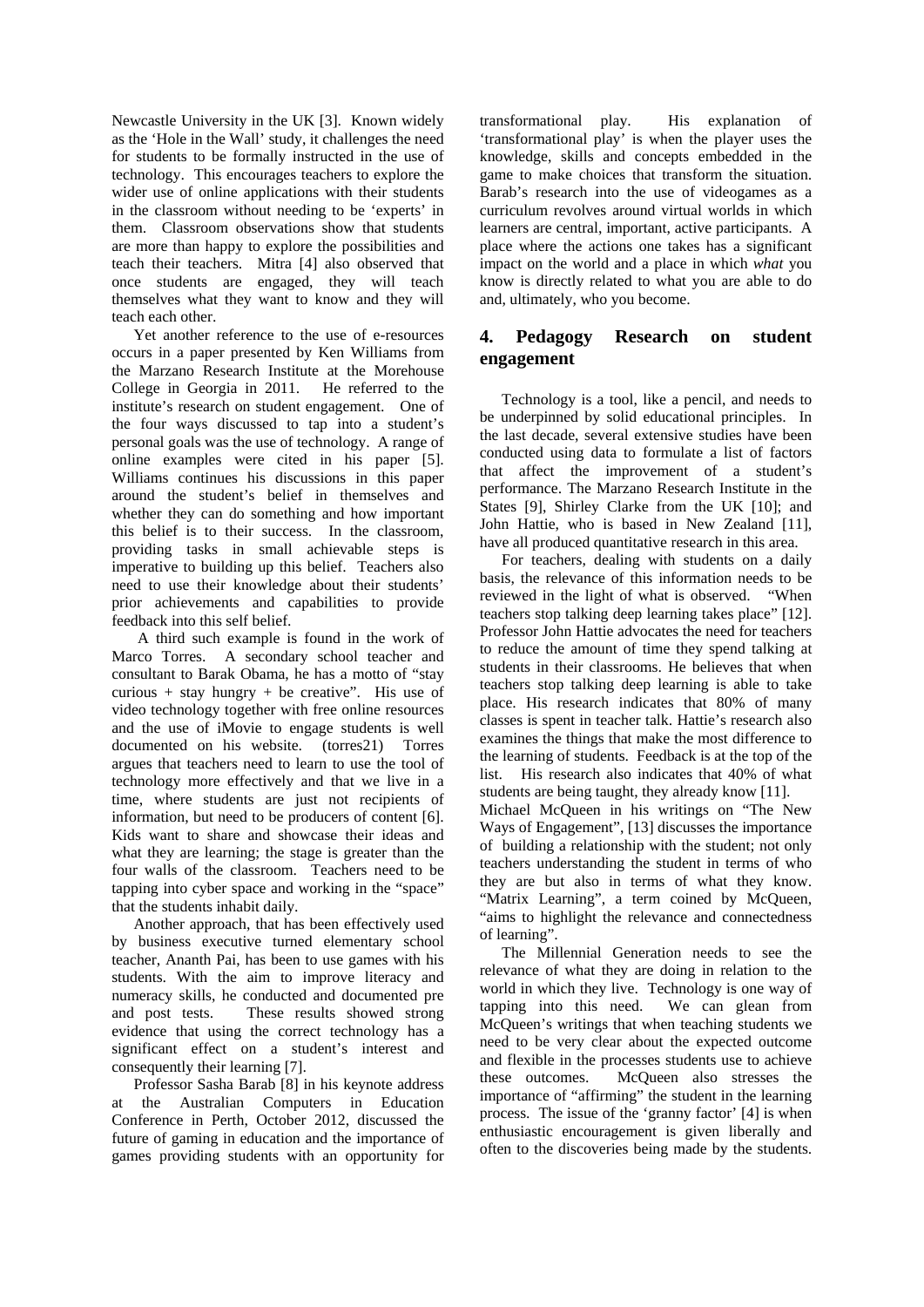Mitra used unskilled surrogate 'grandmothers' to provide this encouragement in his research. Both teachers and parents are fully aware of how positive encouragement is to students. This reinforces Hattie's view [11] on the importance of feedback.

# **5. Communication and Learning**

Mitra discusses the use of Self Organised Learning Systems (SOLS) in his "Hole in the Wall" presentation [4]. In this approach students organize themselves into groups around a computer and proceed to solve given tasks. Although the cooperative learning model has been around for a number of years, it has been interesting to see it applied in this 'personal computer' age. Undoubtedly, if students are given the opportunity to work cooperatively around one computer, a culture of shared learning will occur.

The research discussed indicates that the old established pedagogy of a quiet classroom with each student working individually on a given task must be replaced for the 21st century learner. This paper suggests a noisy classroom should be an indication of a spirited exchange of ideas and a cooperatve learning space.

### **6. Applying the research to the classroom**

Extensive information on this Millennial Generation tells us that engagement via traditional teaching practices, where the teacher is delivering information to the student, is simply not working. This is evident from observations in the classroom. Ways to engage students, deliver content and feedback need to be reviewed in the light of elearning resources available to students and well grounded in current educational research. Through using pedagogical research, plus, classroom observations and experiences, we can improve the level of engagement of our students by,

- using Technology to know your student;
- using Virtual Space to engage and entertain as part of the learning process;
- using Technology to deliver content and skills (less teacher directed);
- using Technology to help students develop creative ideas;
- using Technology to provide feedback:
- exploring Publishing and Sharing opportunities using Technology.

Technology can be used to 'know your student', thus developing a relationship whereby the student is able to share with the teacher more about themselves and the teacher is better able to assess the needs of the student and what they already know.[13, 11] There are many online sites where users can create an 'avatar'. An avatar has the advantage of allowing the student to take on a persona, which in turn, develops their self confidence. Students think more deeply about what they want their avatar to say and tend to share more about themselves. Using a 'blog' as an online journal encourages the reflective practice of the student. The blog can be public to the class or private, just between the teacher and the student. The advantage of the blog is that it can be accessed beyond the classroom, where both teachers and students have greater time to reflect.

'Virtual space' is where many students already spend much of their leisure time in entertainment. Using educational tools in virtual space is tapping into an interest that already exists and makes learning entertaining. There are many online gaming sites with educational curricula that can be built in to existing programs.[8] A specific example is the Gif sites of which there are many. These sites are similar to traditional zenotropes, however, the speed of delivery can be altered by the user. Teachers can use this technology to stimulate the pupil's visual memory and provide opportunities for their class to create images that can transform and morph.

With a great diversity of students in our classrooms, more and more we need to deliver 'content and skills' when and where the student needs it. Not all students need it at the same time or are ready for it at the same time. Technology creates the opportunity for storing this information so that students can access it when they need it and as often as they need it. A student may be asked to video their teacher delivering content or demonstrating a skill or video each other as they practice a skill. Students become the producers of information rather than receivers of information. [6] Teachers are able to use screen capture software, preparing their own podcasts that students can access in their own time. The concept of the 'flipped classroom' where content is available outside the classroom and then the application of the content and skills are practiced inside the classroom is strongly supported through the advent of technology.

Technology that helps students to 'develop their creative ideas' provides that instant gratification that this generation craves. There is a plethora of online image manipulation programs for creating Art and Design ideas. Programs such as Artweaver.de allow replications of 2D art mediums such as colour pencil or conte, and paint as well as 3D enhancement and provide students with opportunities to explore their work. Students make creative decisions online before constructing the finished product in the real world.

Teachers need to be looking at 'providing feedback' often, in detail and individualized. Dr Robert Marzano, in his model of school reform for Lindsay Unified Schools District, California proposed that teachers do this every two weeks [9].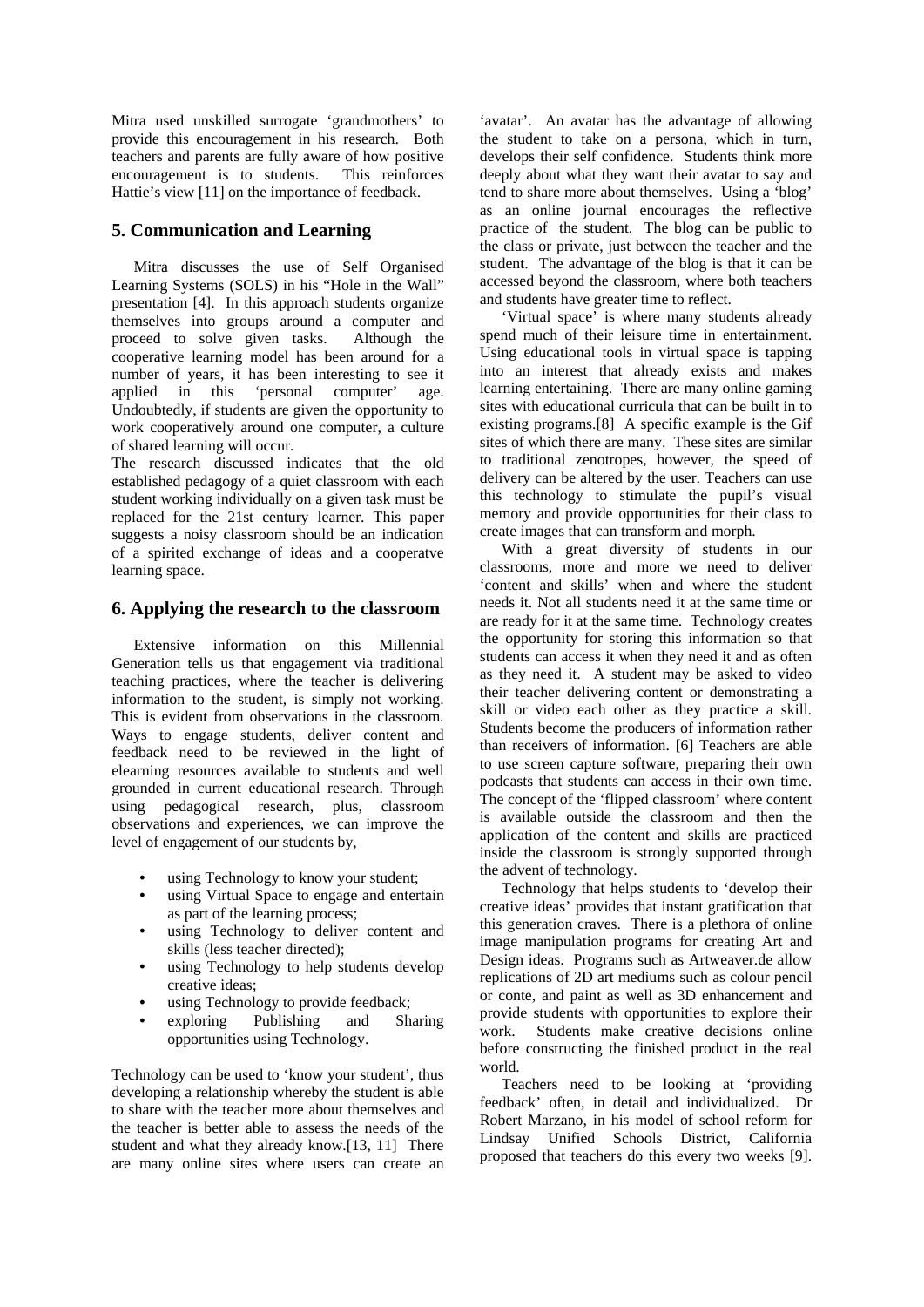Teachers need to look to simpler and more effective ways of providing feedback and technology is providing opportunities for this to be done. Screen recording programs enable teachers to give direct feedback to students on their digital created work, by saving as an mp4 file and sending directly to the student. Learning management programs are increasing in schools but need to provide ease of access to students, teachers and parents. Teachers can quickly create online quizzes and tests that provide quick feedback on both the success of a student and the success of the teachers' strategy. Some online software that is available marks the student's responses and records the number of attempts a student takes to get the correct answer.

For a generation that is "connected", not using online 'publishing and sharing' is to ignore one of the greatest opportunities for student engagement. The success of YouTube and Wikipedia attest to this. Students receive affirmation that their work is good enough to be out there and is of value to others. Teachers have many choices available to them to publish and share the work of their students within safe and protected space at the class, school and global classroom level as well as in the public domain.

### **7. Conclusion**

One issue that has arisen with computers in the classroom is the teacher's reliance on formal approaches to teaching. The use of technology, solely as a word processer, and for internet research, is resulting in the disengagement of the learner. It can be argued that teachers do not have the time to review and become 'expert' at using many of the Web 2.0 tools before introducing them to their classrooms. And whilst, Mitra [4] suggests this is not necessary, there is, however, a growing need to provide teachers with a range of ways to use these eresources. Due to the breadth of ubiquitous agents and the time needed to find suitable ones, teachers more than ever require access to resources that have been proven to be effective. Until this is done, it appears most teachers will not look to incorporating technology creatively in their programs.

Where does the teacher go from here? The World Wide Web hosts many sites that showcase links to e-resources, however, most lack a solid educational basis. Educators require well organized online spaces, ones that document the best eresources, ones that show evidence of engaging students' interest.

The rise of online professional learning communities indicates that teachers are grasping at these opportunities to share. Social media is providing immediate access for the sharing of ideas for the classroom. (Twitter.com)

 It appears that 'Millennials' will not stand still in their use of and adoption of technology. Teachers need to be open to new changes and approaches in pedagogy when it comes to engaging their students and using online resources and virtual space. The  $21<sup>st</sup>$  century challenge for educators is to know which eresource to use, how to use it and why? Websites that document and have explicit examples are the first step to this happening.

### **8. References**

[1] Prensky, Marc. (2001) *Digital Natives, Digital Immigrants*. From *On the Horizon* (MCB University Press, Vol. 9 No. 5, October 2001)

[2] Strauss, Neil Howe and William. (2008) *Millennials Go to College: Strategies for a New Generation on Campus.* Great Falss : Life Course Associates

[3] Mitra, Sugata and Rana, Vivek (2001), *Children and the Internet:experiments with minimally invasive education in India.* British Journal of Educational Technology, 32:221-232. Doi:10.1111/1467-8535.00192

[4] Mitra, Sugata. (2010) Citing website. Sugata Mitra: The child-driven education. *TED Ideas Worth Spreading,*  http://www.ted.com/talks/sugata\_mitra\_the\_child\_driven\_ education.html. (Access date: January 6, 2012.)

[5] *Building Engaged Schools.* Williams, Ken. Ontario : Marzano's Building Engaged Schools Institute, (2011) Marzano's Building Engaged Schools Institute. Paper presented at conference.

[6] Torres, Marco. (2012). Citing website. torres21. *marco antonio torres educator, producer, media artist, consultant.* 

http://homepage.mac.com/torres21/, (Access date January 4, 2012)

[7] Pai, Ananth**.** (2011) Citing website. *Gamifying the Classroom*, http://www.slideshare.net/gzicherm/ananthpai-gamifying-the-classroom-an-inspirational-teachersstory-of-making-education-fun*,* (Access date: February 5, 2012)

[8] Barab, Sasha *Videogames and Transformational Play - Learning in the 21st Century* Australian Computers in Education Conference (ACEC)Perth. 3 October 2012

[9] Marzano, Robert. (2009) Lindsay Unified School District. *Marzano Research Laboratory,*  http://www.marzanoresearch.com/free\_resources/school\_li ndsay.aspx. (Access date: 5 January 5, 2012)

[10] Clarke, Shirley. (2012) Citing website. *Effective Learning Through Formative Assessment*. http://www.shirleyclarke-education.org/, (Access date: February 6, 2012)

[11] Hattie, John. (2009) *Visible learning: a synthesis of over 800 meta-analyses relating to achievement.* New York : Routledge.